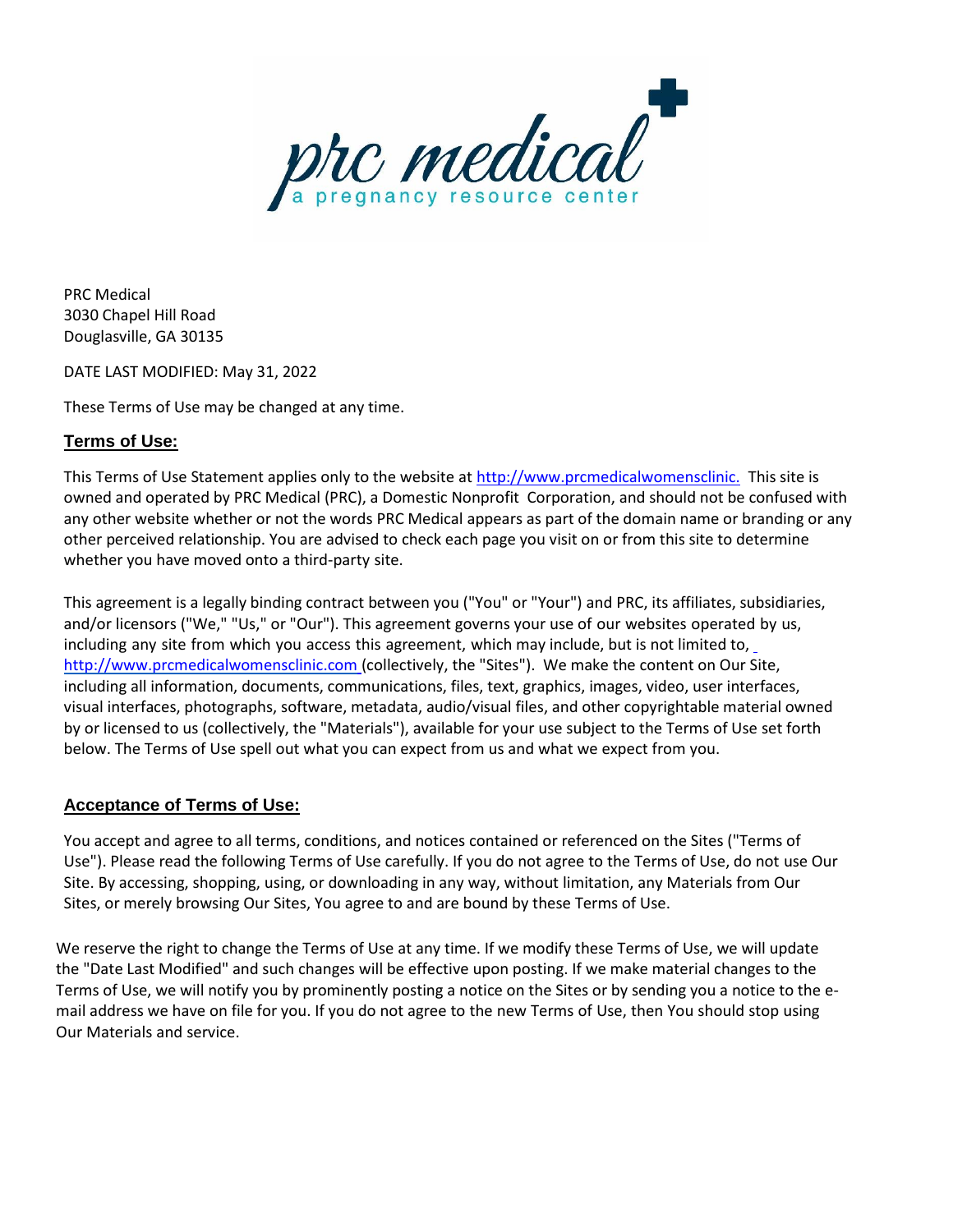#### **Site Security:**

You are prohibited from violating or attempting to violate, the security of this site. Any such violations may result in criminal and/or civil penalties against you. We will investigate any alleged or suspected violations and if a criminal violation is suspected, we will cooperate with law enforcement agencies in their investigations. Violations of the security of the site include without limitation:

- logging into or attempting to log into a server or account that you are not authorized to access;
- accessing data or taking any action to obtain data, information, or services not intended for you or your use;
- attempting to probe, scan or test the vulnerability of any system or network;
- tampering, hacking, modifying, or otherwise corrupting or breaching security or authentication measures;
- transmitting material that contains viruses, Trojan horses, worms, time bombs, cancelbots, corrupted files, or other computer programming routines or engines or engages
- in conduct that could damage, disrupt or otherwise impair or interfere with a computer's functionality or the operation of the site.

### **Other Prohibited Activity:**

In using this site, you must not:

● post, send, or otherwise transmit to or through the site any unlawful, infringing, harmful, harassing, defamatory, threatening, vulgar, sexually explicit, hateful, or otherwise objectionable material of any kind, any material that exploits children or is invasive of or in breach of another person's privacy or other rights or any material that

PRC in its sole discretion does not wish posted or transmitted on the site;

- defame, abuse, harass, stalk, threaten, or otherwise violate the legal rights (such as rights of privacy and publicity) of others;
- upload or otherwise make available, files that contain images, software, or other material protected by intellectual property laws, including without limitation copyright or trademark laws and rights of publicity and privacy unless you own or control the rights thereto or have received all necessary authorizations to do the same;
- misrepresent your identity or affiliation in any way;
- engage in deceptive online marketing;
- violate any applicable laws or regulations; or
- assist or permit any persons in engaging in any of the activities described above.

#### **User Submissions:**

You must exercise caution, good sense, and sound judgment in using the site. You are responsible for any material you place on or transmit to or through the site. You agree, represent, and warrant that any information you post to or transmit through the site is truthful, accurate, not misleading, and offered in good faith and that you have the right to post or transmit such information. Such information (including without limitation, data, text, software, graphics, or any other materials whatsoever), whether publicly posted or privately transmitted, is your sole responsibility.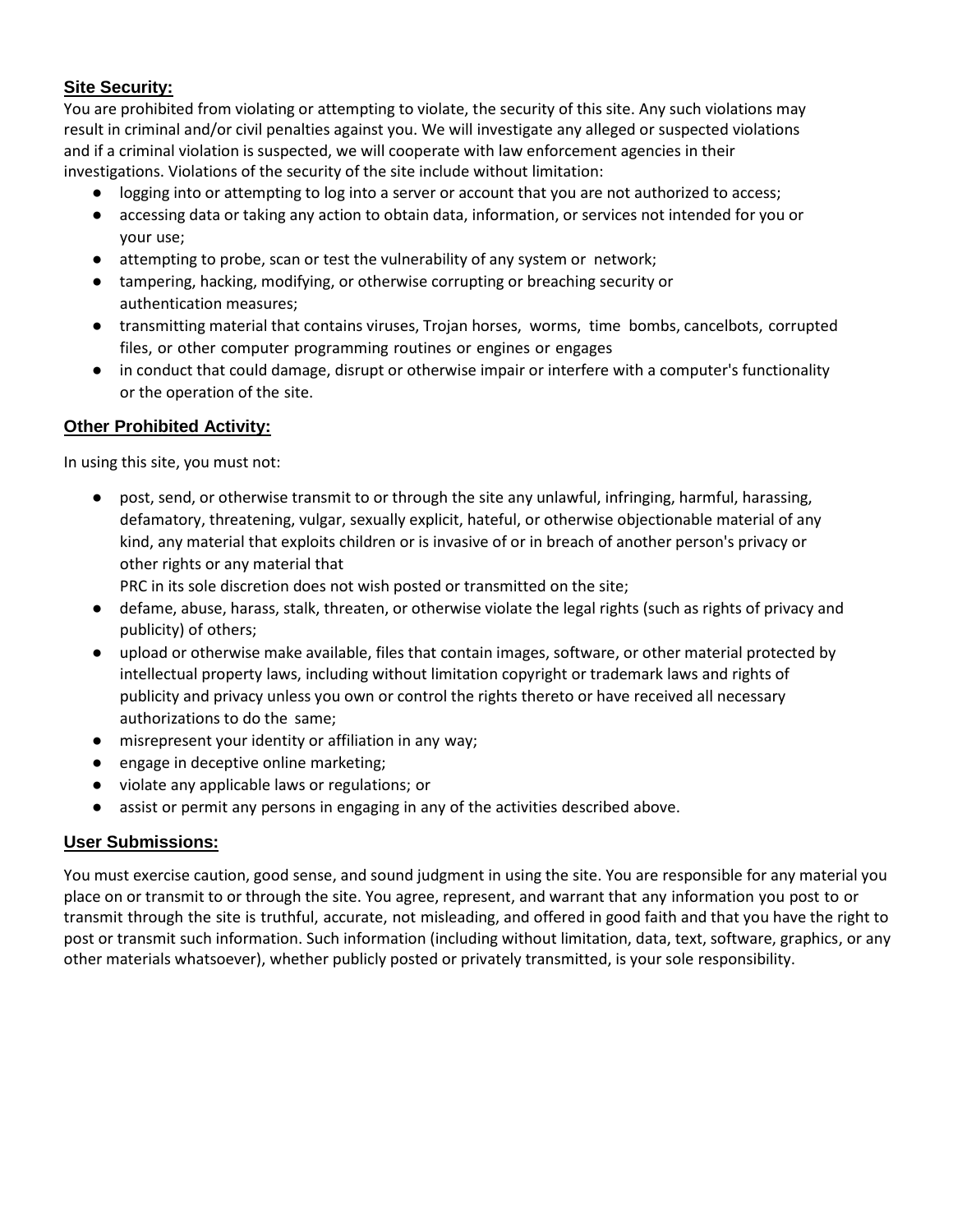## **Unsolicited Ideas:**

PRC does not accept or consider unsolicited ideas, including ideas for new promotions, products, technologies, or processes. You must not transmit any material to or through this site that you consider to be confidential or proprietary. Any material that you transmit to or through this site will be considered nonconfidential and non-proprietary. This policy serves

to avoid potential misunderstandings or disputes regarding ownership of ideas. Except as expressly provided in the Privacy Statement or separate written agreement between

you and PRC you give PRC an unrestricted, irrevocable, worldwide, royalty-free license to use, reproduce, display, publicly perform, transit, and distribute such information. You further agree that PRC has the right to use, without any payment or accounting to you or others, any

concepts, know-how, or ideas that you (and those who act on your behalf) transmit to or through this site.

# **Copyright:**

The material made available at this site is protected by copyright. No material from this site may be copied, reproduced, republished, uploaded, posted, transmitted, or distributed in any way without the written permission of the copyright owner, except that you may download one copy of the materials on any single computer and produce one printed copy for your personal, noncommercial use only, provided you keep intact all copyright and other proprietary notices. Modification of the materials or use of the materials for any other purpose is a violation of PRC's copyright and other proprietary rights. Permission for all other uses of materials contained herein, including reproducing and distributing multiple copies, or linking to any page at this site except the "home page" (http://www.prcmedicalwomensclinic), must be obtained in a signed written agreement from the Executive Director of the PRC in advance. Requests for such authorization should be sent via email. For purposes of this Agreement, the use of any such material on any other website or networked computer environment is prohibited. All design rights, databases and compilation, and other intellectual property rights, in each case whether registered or unregistered and related goodwill is proprietary to PRC. In the event you download software from the site, the software, including any files, images incorporated in or generated by the software, and data accompanying the software (collectively, the "Software") are licensed to you by PRC does not transfer title to the Software to you. You may own the medium on which the Software is recorded, but PRC retains full and complete title to the Software and all intellectual property rights therein. You may not redistribute, sell, decompile, reverse engineer, disassemble or otherwise reduce the Software to a human-perceivable form, except to the extent permitted by applicable law and on giving PRC prior written notice of such activities.

# **Trademarks:**

All trademarks, service marks, logos, and trade names, whether registered or unregistered, are proprietary to PRC or to other companies where so indicated. You may not reproduce, download or otherwise use any such trademarks, service marks, logos, or trade names without the prior written consent of the appropriate owner thereof.

## **Ideas and Inventions:**

All comments, feedback, suggestions, ideas, and other submissions ("Ideas") disclosed, submitted, or offered to us in connection with your use of this Site shall become our exclusive property. You agree that unless otherwise prohibited by law we may use, sell, exploit and disclose the Ideas in any manner, without restriction and without compensation to you.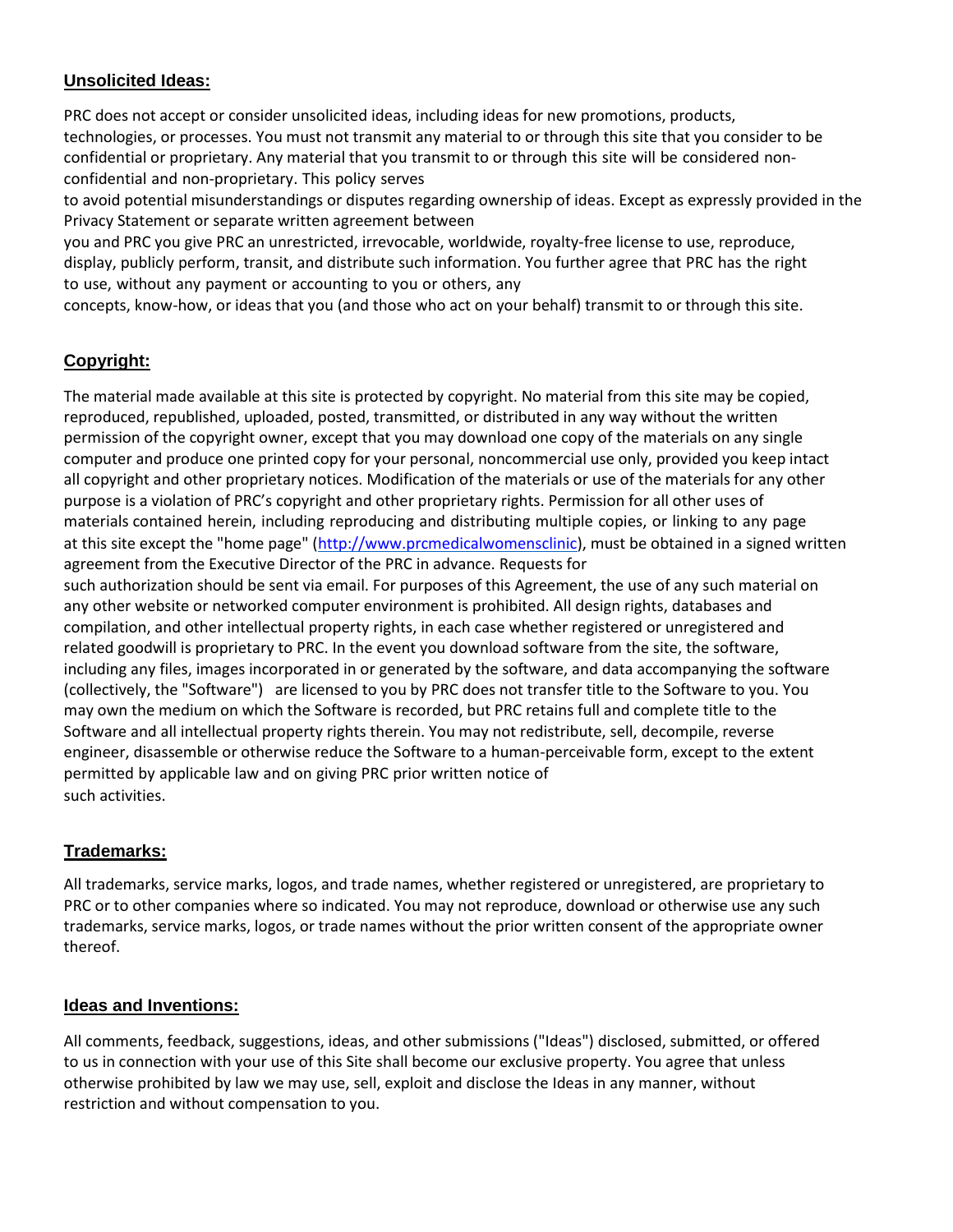### **Links to Other Websites:**

As you view this site, you may notice links to other non-PRC websites. These links are for convenience only. Certain of these linked websites may make use of PRC proprietary intellectual property rights (such as trademarks, service marks, logos, and trade names) under license from PRC. PRC is not responsible for the availability or content of these sites or for any viruses or other damaging elements encountered in linking to a third-party website. In addition, providing links to these sites should not be interpreted as endorsement or approval by PRC the organizations sponsoring the sites, or their products or services.

### **Notice and Procedure for Making Claims under the Digital Millennium Copyright Act:**

The Digital Millennium Copyright Act (DMCA) provides recourse to copyright owners who believe that their rights under the United States Copyright Act have been infringed by acts of third parties over the Internet. If you believe that your copyrighted work has been copied without your authorization and is available on Our Sites in a way that may constitute copyright infringement,

You may provide notice of your claim to Our Designated Agent listed below. For your notice to be effective, it must include the following information:

- 1. A physical or electronic signature of a person authorized to act on behalf of the owner of an exclusive right that is allegedly infringed;
- 2. A description of the copyrighted work that you claim has been infringed upon;
- 3. A description of where the material that you claim is infringing is located on these Sites;
- 4. Information reasonably sufficient to permit the service provider to contact the complaining party, such as an address, telephone number, and, if available, an e-mail address at which the complaining party may be contacted;
- 5. A statement by you that you have a good-faith belief that the disputed use is not authorized by the copyright owner, its agent, or the law; and
- 6. A statement that the information in the notification is accurate and under penalty of perjury, that the complaining party is authorized to act on behalf of the owner of an exclusive right that is allegedly infringed.

Designated Agent:

PRC, Executive Director 3030 Chapel Hill Road Douglasville, GA 30135 Sally@partnersofprc.com

The Designated Agent should be contacted only if you believe that your work has been used or copied in a way that constitutes copyright infringement and such infringement is occurring on Our Sites. All other inquiries to the Designated Agent will not be answered.

## **Privacy and Protection of Personal Information:**

We respect the privacy of visitors to our Sites. Please see Our Privacy Notice relating to the collection and use of your information. You acknowledge and agree that this Privacy Notice, including, but not limited to, the manner in which We collect, use, and disclose Your personally identifiable information, is incorporated and made part of these Terms of Use. If you do not agree to each and every part of Our Privacy Notice, then you should not use the Sites or submit any personally identifiable information through Our Sites. Questions regarding privacy issues should be directed to us via e-mail at [Sally@partnersofprc.com.](mailto:Sally@partnersofprc.com)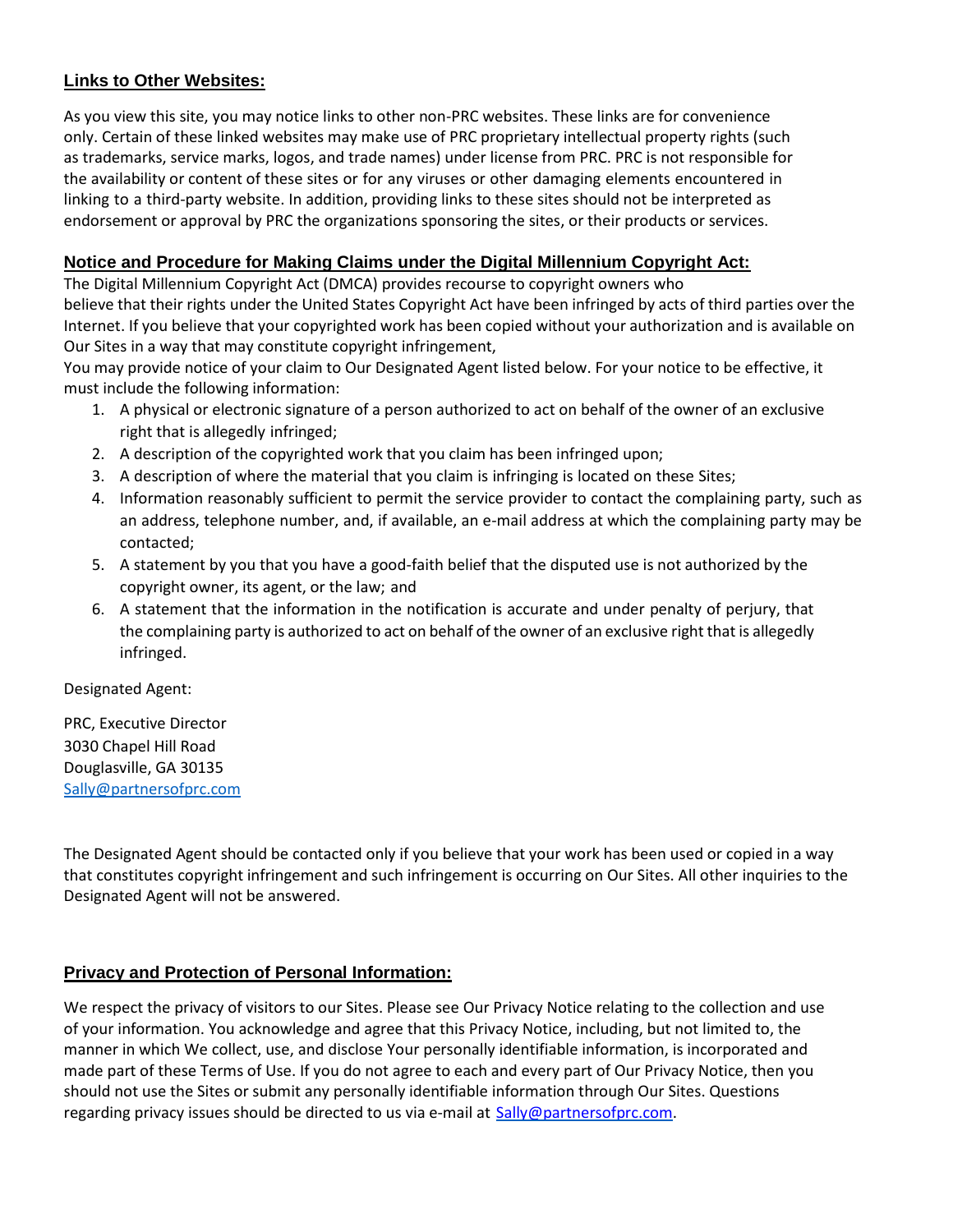#### **Jurisdictional Issues:**

This site is controlled and operated by PRC Medical, 3030 Chapel Hill Road Douglasville GA. 30135 from its offices within the State of Georgia in the county of Douglas, in the United States of America. By visiting the PRC Site, even if accessed from a location outside Georgia or outside of the United States, you agree that the laws of the State of Georgia will govern these disclaimers, Terms of Use, and Privacy Notice, without giving effect to any principles of conflicts of laws. We reserve the right to make changes to Our Sites and these disclaimers, Terms of Use, or Privacy Notice at any time. You hereby irrevocably and unconditionally consent to jurisdiction in the State of Georgia. PRC makes no representation that materials on the site are appropriate or available for use in other locations. Those who choose to access this site from other locations do so on their own initiative and are responsible for compliance with local laws, if and to the extent local laws are applicable. Access to this Site from jurisdictions where the contents of this site are illegal or penalized is prohibited. Software from this site is further subject to United States export controls.

# **Circumvention:**

You acknowledge and agree that You shall not circumvent or attempt to circumvent any of these Terms of Use or the Materials offered through Our Sites or otherwise interrupt or attempt to interrupt the operations of the Sites (collectively, a "Circumvention Act"). If we determine, in our sole discretion, that you have engaged, or attempted to engage, in any Circumvention Act, or to otherwise commit fraud with regard to the Sites, then, in such an event, we reserve the right to institute civil or criminal proceedings against you and to report you to the relevant regulatory authorities.

# **Termination:**

This agreement is effective until terminated by either party. You may terminate this agreement at any time by destroying all materials obtained from this site and all related documentation and all copies and installations thereof, whether made under the terms of this agreement or otherwise.

This agreement will terminate immediately without notice from PRC if at PRC's sole discretion you fail to comply with any term or provision of this agreement. Upon termination, you must destroy all materials obtained from this site and all copies thereof, whether made under the terms of this agreement or otherwise. The provisions of this Terms of Use Statement concerning site security, prohibited activity, copyrights, trademarks, user submissions, disclaimer, and limitation of liability, indemnity, governing law, and jurisdiction shall survive any termination of this agreement.

## **Security:**

We, and Our Providers, reserve the right to monitor all network traffic to Our Sites to identify and/or block unauthorized attempts or intrusions to upload or change information or cause damage to Our Sites in any fashion. Anyone using Our Sites expressly consents to such monitoring. We reserve the right to fully cooperate with any law enforcement authorities or court order requesting or directing us to disclose the identity of anyone posting any information, or publishing or otherwise making available any materials that are believed to violate these Terms of Use.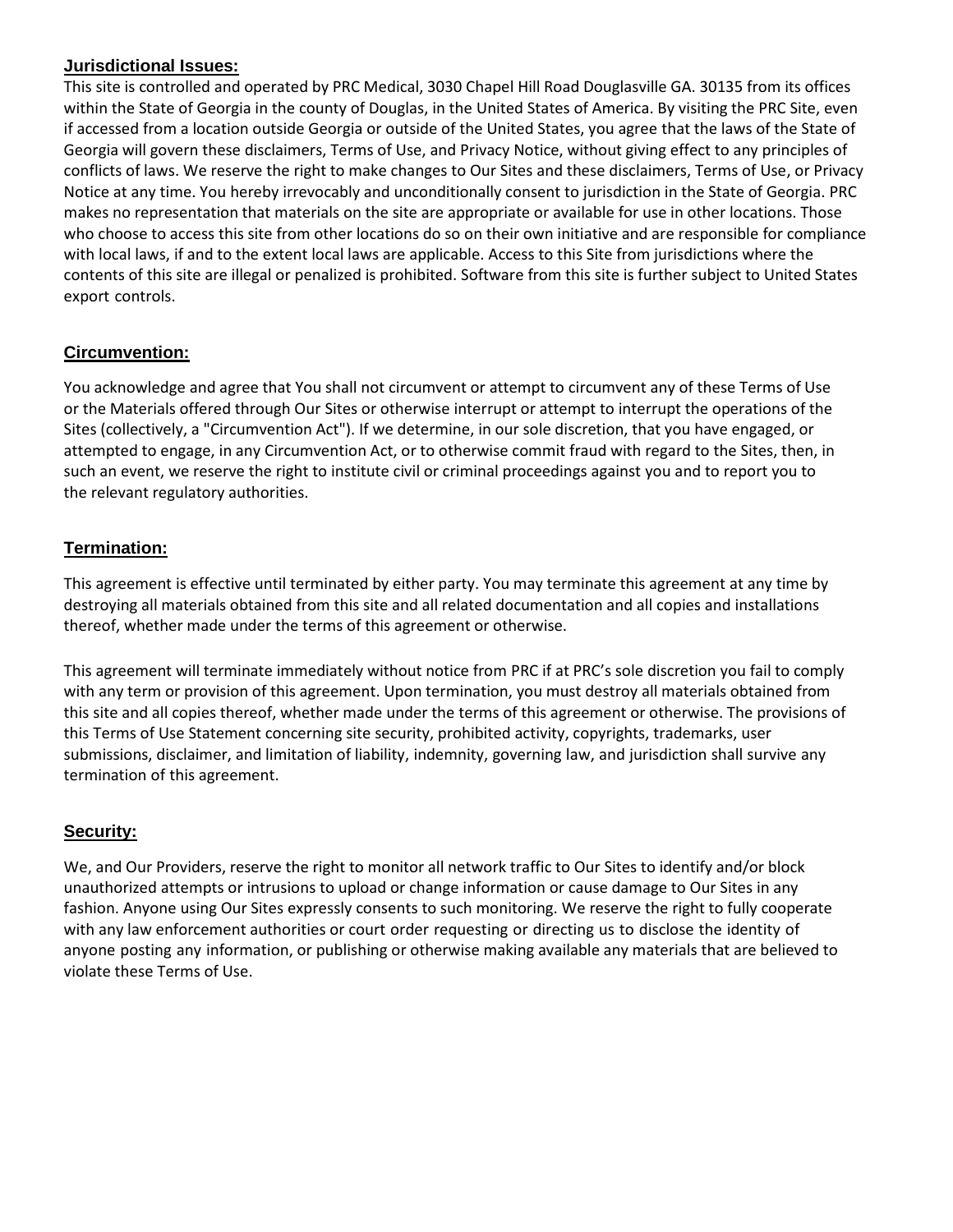# **Disclaimer of Warranties and Limitation of Liability:**

You expressly agree to the use of our Site, services, and Materials at Your sole risk. Neither We nor any of Our officers, directors, employees, agents, merchants, sponsors, licensors, suppliers (both hardware and software), and/or any third party who provides products or services purchased from, used, transmitted, or distributed by Us (collectively "Providers"), or the like, warrant that sites affiliated with Providers, including, but not limited to, Our Sites, will be uninterrupted, error-free, or free of viruses, worms, Trojan horses, keyboard loggers, spyware, adware, malware, harmful or malicious code, or other defects. The information, products, and services published on Our Sites may contain inaccuracies or typographical errors. Furthermore, the information you may provide to us online may be lost or destroyed due to technical problems with our systems that are beyond our control. We make no warranty as to the results that may be obtained from the use of Our Sites or as to the accuracy, reliability, or currency of any information content, service, or merchandise provided through Our Sites.

The materials on this site are provided "as is" and without warranties of any kind either express or implied. To the fullest extent permissible pursuant to applicable law, PRC disclaims all warranties, express or implied, including, but not limited to, implied warranties of merchantability and fitness for a particular purpose. PRC does not warrant that the functions contained in the materials will be uninterrupted or error-free, that defects will be corrected, or that this site or the server that makes it available is free of viruses or other harmful components. PRC does not make any representations or warranties regarding the use or the results of the use of the materials on this site in terms of their correctness, accuracy, reliability, or otherwise. Applicable law may not allow the exclusion of implied warranties, so the above exclusion may not apply to you.

## **Limitation of Liability:**

To the extent permitted under applicable law, under no circumstances, including, but not limited to, negligence, shall NOT be liable for any compensatory, punitive, special, or consequential damages that result from the use of, or the inability to use, the materials in this site, even if PRC or a PRC authorized representative has been advised of the possibility of such damages. Applicable law may not allow the limitation or exclusion of liability or incidental or consequential damages, and so to that extent, the above limitation or exclusion may not apply to you. In no event shall PRC's total liability to you for all damages, losses, and causes of action (whether in contract, tort (including, but not limited to, negligence) or otherwise) exceed the amount paid by you to PRC if any, for using this site. Indemnity:

You agree to indemnify, defend and hold PRC, its affiliates, and any of its and their directors, employees, agents, and contractors harmless from and against any and all claims, damages, losses, costs (including without limitation reasonable attorneys' fees) or other expenses that arise directly or indirectly out of or from (i) your breach of this agreement; and/or (ii) your activities in connection with this site.

## **Waiver/Severability:**

Any failure by Us to require or enforce strict performance by You of any provision of these Terms of Use or to exercise any right under them shall not be construed as a waiver or relinquishment of Your right to assert or rely upon any such provision or right in that or any other instance. The provisions of these Terms of Use are intended to be severable. If for any reason any provision of these Terms of Use shall be held invalid or unenforceable in whole or in part by any court of competent jurisdiction, such provision shall, as to such jurisdiction, be ineffective to the extent of such determination of invalidity or unenforceability without affecting the validity or enforceability thereof in any other manner or jurisdiction and without affecting the remaining provisions of the Terms of Use, which shall continue to be in full force and effect.